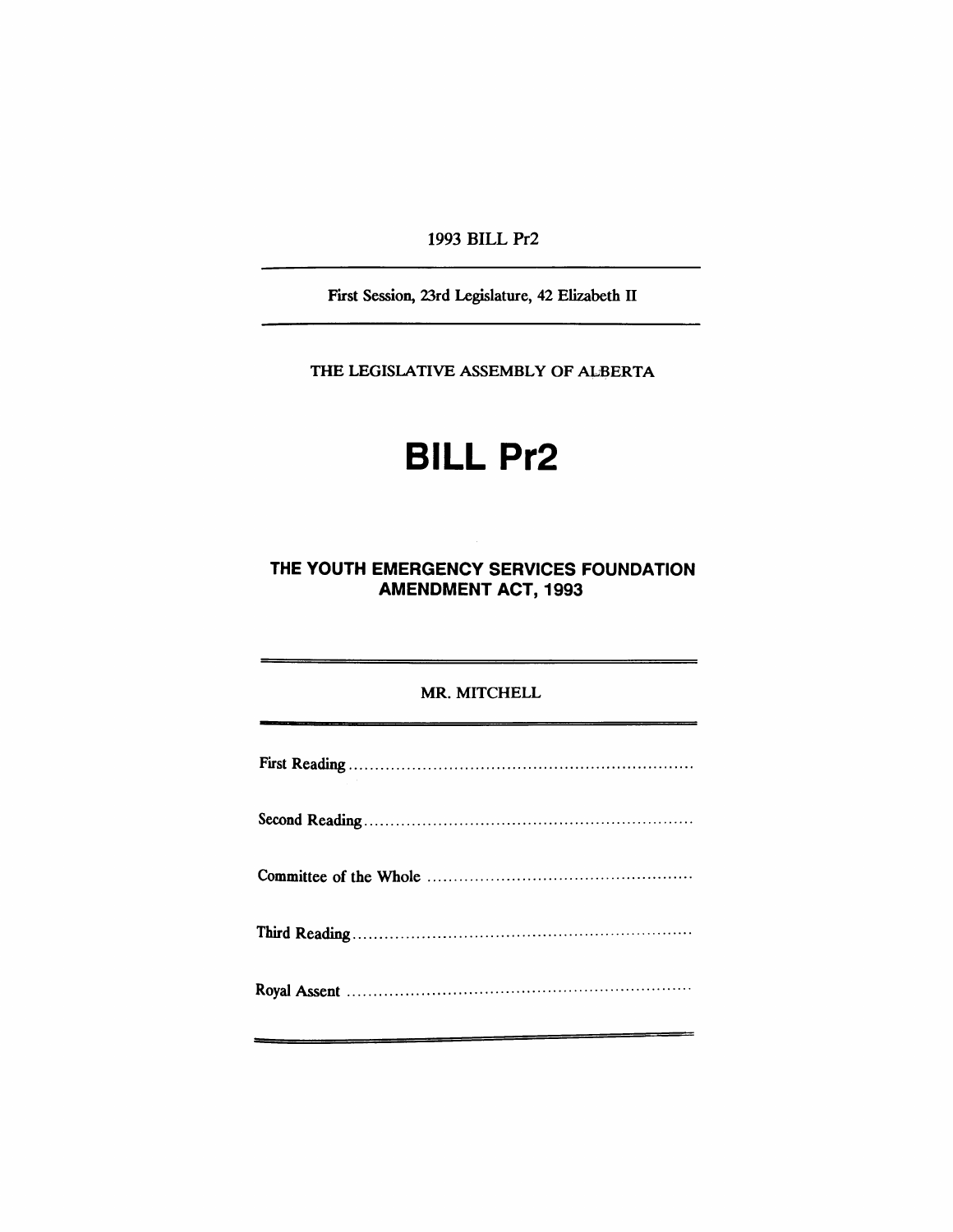*Bill Pr2 Mr. Mitchell*

# **BILL Pr2**

 $\mathcal{L}_{\mathcal{A}}$ 

1993

## **THE YOUTH EMERGENCY SERVICES FOUNDATION AMENDMENT ACT, 1993**

*(Assented to* , 1993)

WHEREAS The Youth Emergency Services Foundation was incorporated by Chapter 67 of the Statutes of Alberta, 1985; and

WHEREAS The Youth Emergency Services Foundation has presented a Petition praying for amendments to the said Act as hereinafter set forth, and it is expedient to grant the prayer of the petitioner;

THEREFORE HER MAJESTY, by and with the advice and consent of the Legislative Assembly of Alberta, enacts as follows:

*1 The Youth Emergency Services Foundation Act is amended* by *this Act.*

- *2 Section 5(a) is amended by adding the words* "and pay" *afterthe words* "to appoint".
- *3 Section* 6(1)*(c) is repealed and the following is substituted:*

(c) expend during any fiscal year for any purpose more than the minimum amount required from time to time by the *Income TaxAct (Canada)* to enable the Foundation to preserve its status as a registered charity.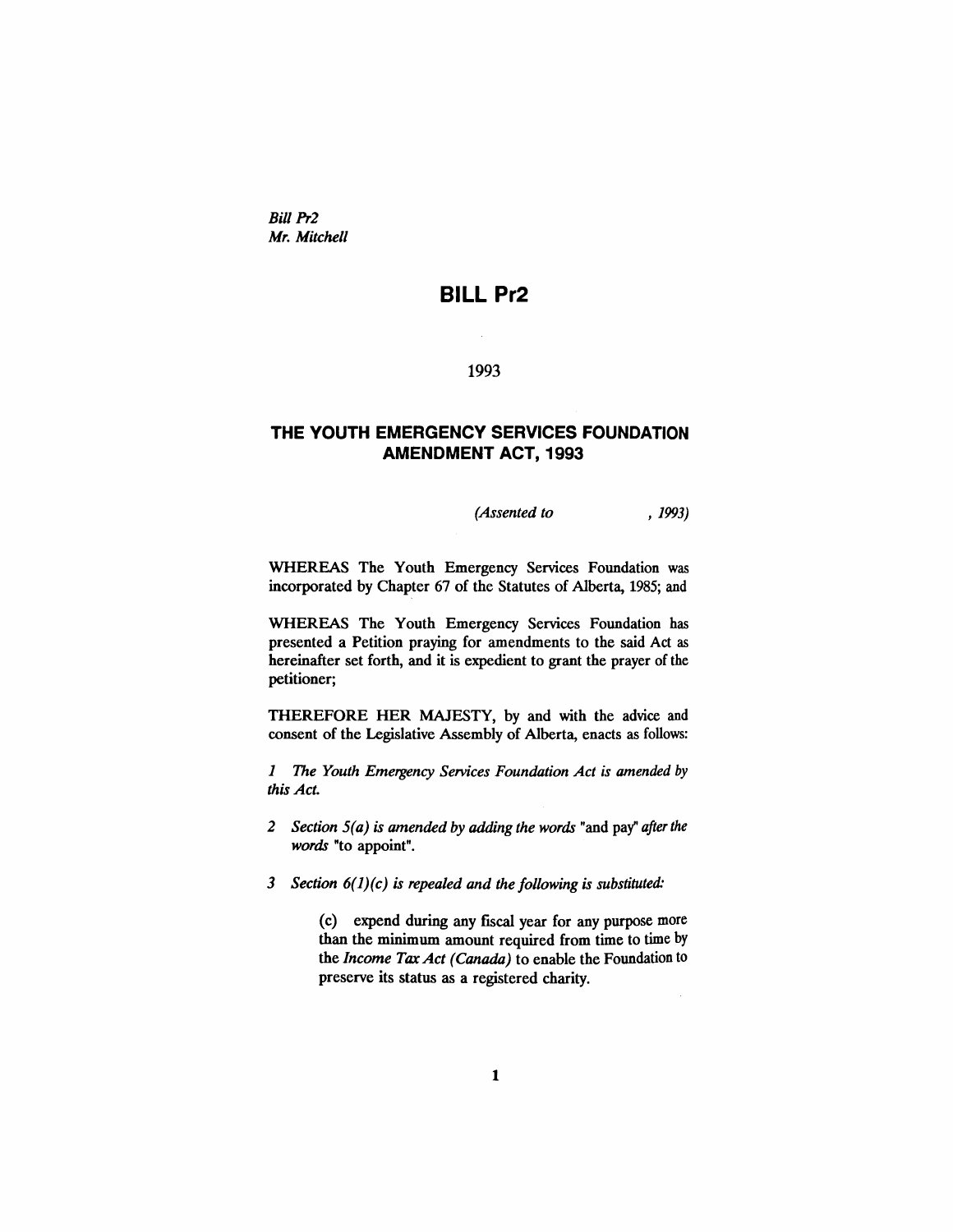**Explanatory Notes**

 $\sim$ 

*1 This Bill will amend Chapter* 67 *of the Statutes ofAlberta, 1985.*

*2 Section 5(a) presently reads:*

*5 Without limiting the generality ofthe general authority ofsection 4 and subject to section* 6, *the Foundation shall have the power:*

*(a) to appoint an Executive Director and such other employees as may be necessary to conduct the daily administration and management of the affairs of the Foundation;*

*3 Section* 6 *presently reads in* part: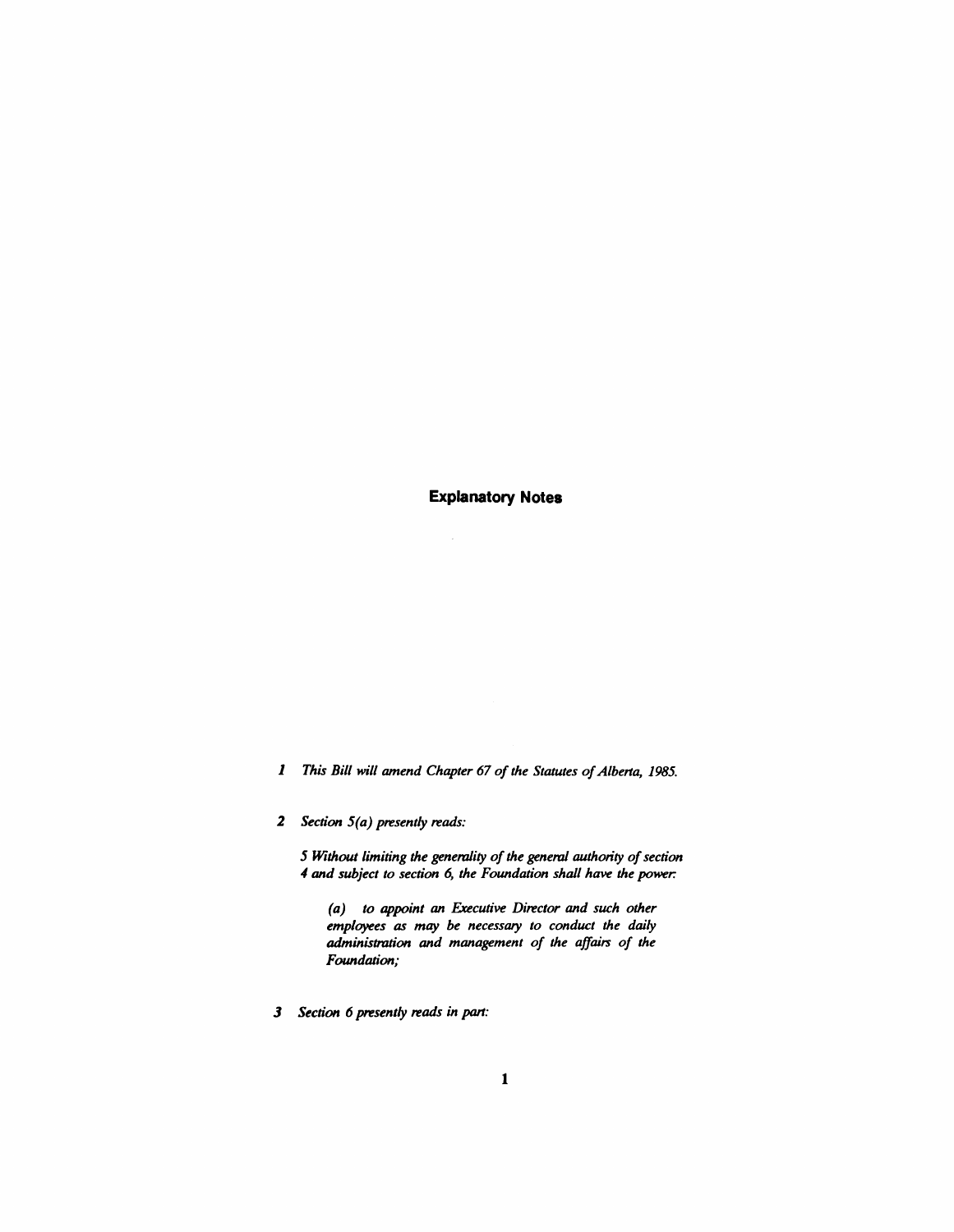*4 Section* 7(1) *is repealed and the following* is *substituted:*

7(1) The Foundation shall be composed of a minimum of 5 persons and a maximum of 9 persons appointed by a majority vote of the members of the Board.

*5 Section* 8 is *repealed and the following* is *substituted:*

8 The term of office of members of the Board shall be for 3 years.

*6 Section* 16(2) *is repealed and the following* is *substituted:*

(2) The fiscal year of the Foundation shall be as set by the Board.